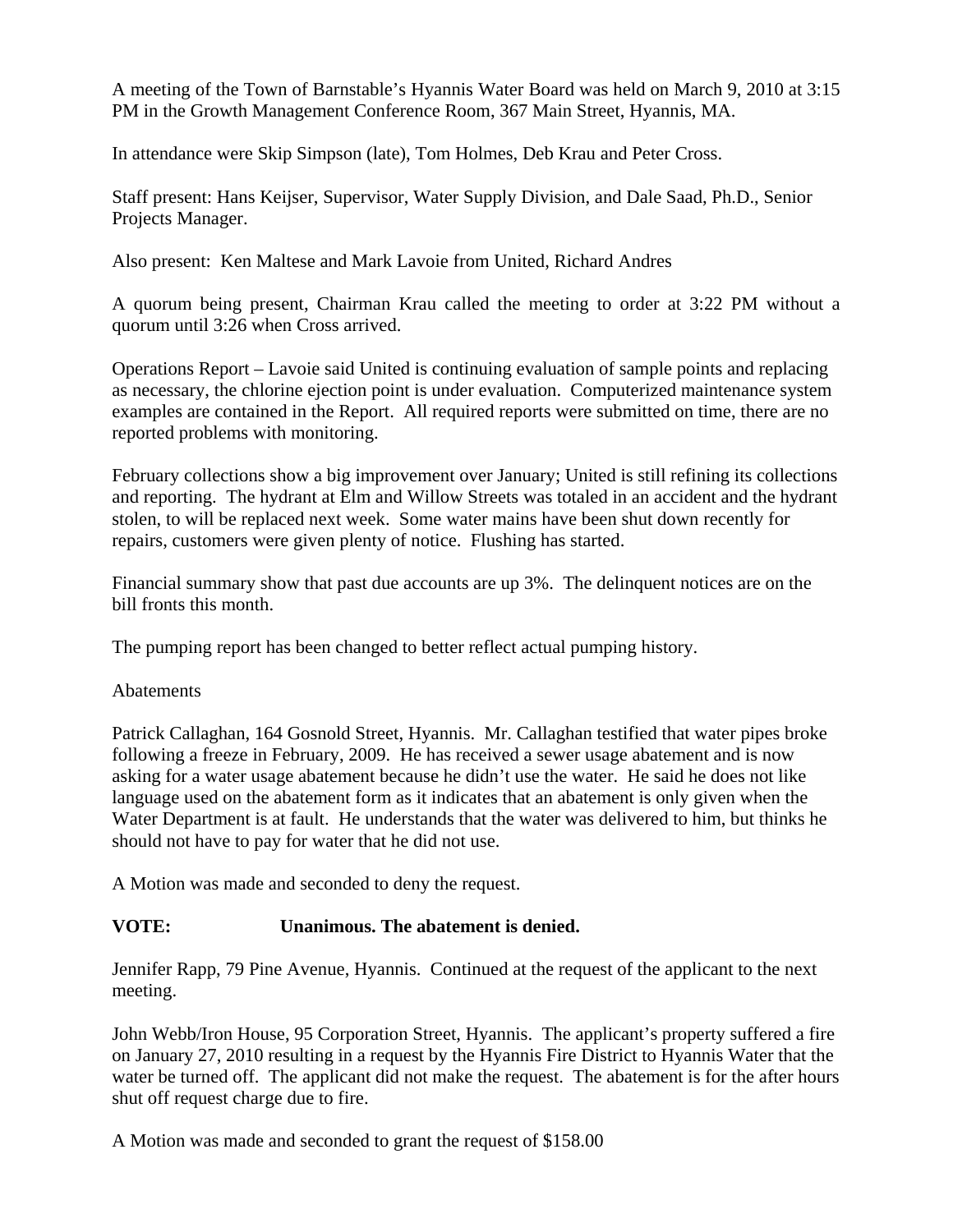## **VOTE: Unanimous in favor**

Hy-Line Cruises, 22 Channel Point Road, Hyannis. Joseph DeMartino, Jr. Assistant Property Manager represented Hy-Line. Cross recused himself due to family connections. The request has held until the arrival of Simpson at 4:44. DeMartino said that the September billing cycle showed an unusually high reading in August. Everything was checked with no results. The readings reverted to historical norms after September. A bill for \$63 in the summer busy season was highest historical bill, there is no explanation for the August usage. Keijser agreed with synopsis, saying it is a new building, new meter, and there is no explanation except that water went through the meter, who knows where it went. The excess usage was picked up on the exceptions report. Holmes suggest that fishermen use the exterior tap to hose down their boats after hours. DeMartino said they have 24 hour security during that time of the year, he does not believe this happened. The coffee shop is open extended hours and they have video footage – neither reported any irregular usage. All irrigation water is accounted for and no unaccounted for water was noticed during the time period.

Motion was made and seconded not to grant the abatement

Simpson said it is asking too much to go back to the normal usage. He is reasonably convinced that the water went through the meter, the question is where did it go?

Krau asked the Board if they we want to do - deny or reduce the amount requested.

## **VOTE: Unanimous to deny the abatement.**

Simpson recalled other businesses in similar situations of unexplained excess usage – they had to pay. It's a tough nut to swallow but not fair to the rest of the rate payers. Holmes and Krau agree. Was the meter actually looked at or was it a radio read? Keijser said it was unlikely that it's one bad read, it would have affected other months.

Collections Report – Maltese said that the vast majority of customers are current. Many accounts show up on multiple lists – such as accounts over 120 days and those over \$1,000. United is going through the list to get a comprehensive list for shut off. Some are final bills that were not paid, accounting for 308 accounts that are overdue \$100. He will need advice on how to handle those accounts not collected at the closing. They would like to close anything under a dollar. They are trying to target those who owe the most.

The Board agreed that they may write off final bills under \$1 and provide a list of those accounts. They will try to collect from historical accounts owing over \$50 – 66 accts in total. The rest be will be reviewed on a case by case basis. United will advise the Board after further research. They are working through the list of customers with no payments seeking reasons and tracking down owners.

United continues to work on electronic billing payments, a problem because TD North does not offer that service.

Keijser commended Lily and other United staff for their collections efforts. He said there are two scheduled shut offs for this week – one a commercial account on Main Street and one residential customer. Staff has not been able to work with either parties.

The Minutes of the February 9, 2010 meeting were accepted with changes.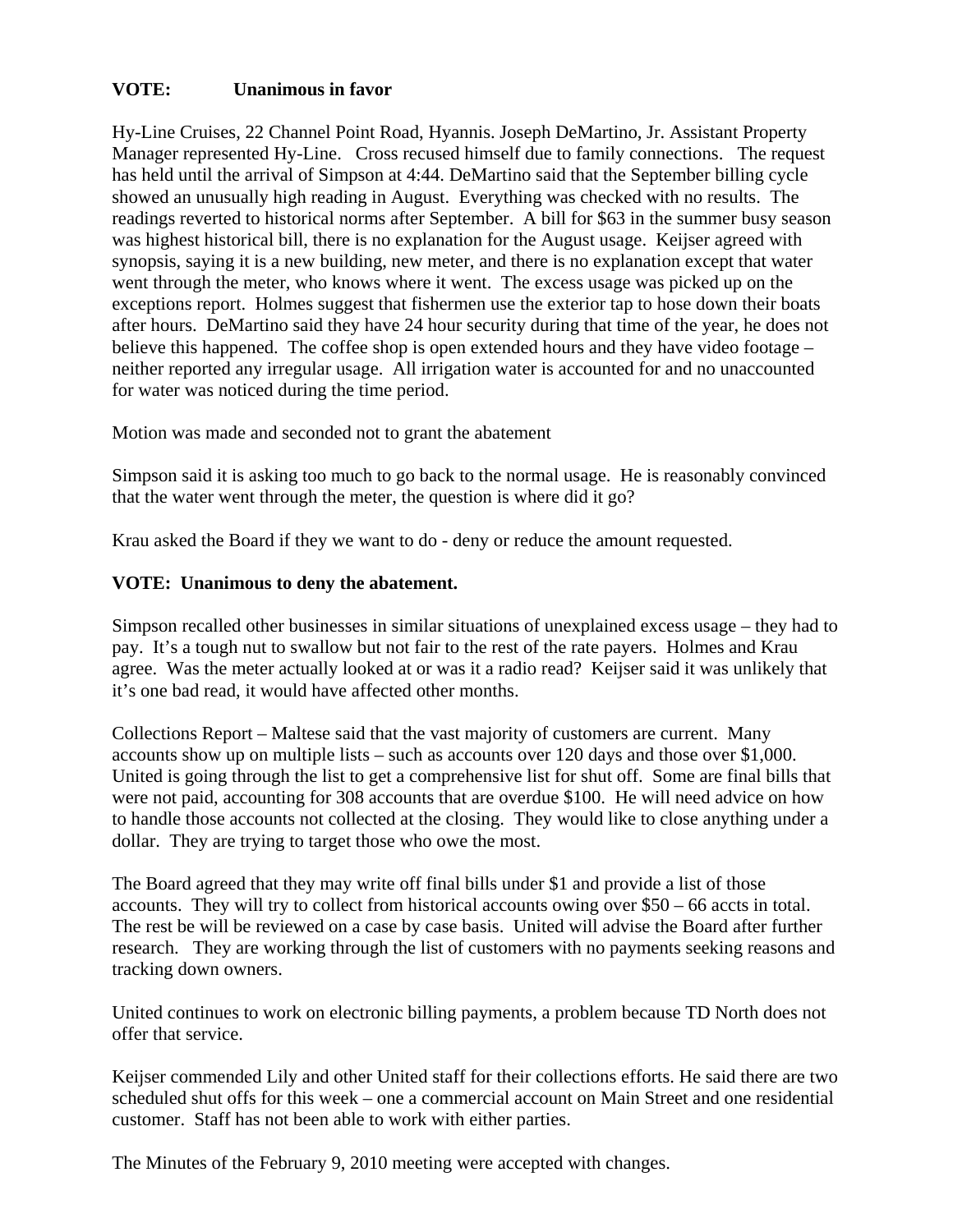Keijser introduced Michael Gorenstein, part time project manager. He is working on the RFP for the repairs to the Mary Dunn tank and repainting.

Keijser submitted a memo to the Board requesting approval of a short term construction coordinator. He is worried that if there is no one specifically attending to this coordinating task, we could get in trouble. United Water will provide a construction coordinator for the SCADA project and construction through Tighe & Bond. This position is proposed to be paid from money not used in this fiscal year for salaries. This is a temporary solution. Gorenstein will take over these tasks after July 1, 2010.

All members voiced support for position.

## **VOTE: Unanimous in favor.**

Land Management: A draft program was reviewed. Krau said she would like to see DEP represented at the meetings. Keijser said that Fish and Wildlife worked with DEP in development of the draft. Keijser sees an opportunity to get some flexibility in the pumping permit.

The Board would like to have the wells defined as buildings in the agreement so that they will be included in the 500' no hunting perimeter of buildings. It was suggested that Fish & Wildlife post the land near the wells, since they have experience in doing it legally and correctly. There should be some stipulation that the permit/agreement will allow for pumping more water, but we don't want to be restricted to pumping less. There is an implication that someone could say to stop pumping – there is a question as to who will be administering the plan.

Keijser suggested the plan will be a stewardship program. Cross said he doesn't know enough about the plan to know what he wants. Simpson sees this as is a window of opportunity, we could improve production in this area. Keijser will seek additional information and report back.

Old Yarmouth Road and Ferndock Road: The response from Tom Geiler, Director of Licensing was read. The Ferreira permit requires a fence and barrels stored inside. Keijser said there is no fence and barrels are outside. Ferreira is not meeting the conditions of his permit. Board members will drive by and report non-compliance.

Krau said that Growth Management is willing to work with the Board on the area as a whole to determine what's there and what their licensing requirements are. She will take up them up on the offer and suggest a timetable for action. She suggested a notice to the property owners that they are in the well head protection area.

Saad said that Public Health had been inventorying chemicals. They may have an idea of what is on properties in this area. She said they don't have to notify the property owner when they are coming on a property and so can be more effective in finding out what is stored on a property. Saad will see what records exist, and if Public Health is still inventorying.

Schedule for the water tower project – public outreach. Tighe  $& Bond$  should not be going to community groups by themselves. Keijser will clarify with T&B that a Board member and Keijser will attend any meeting with community stakeholders.